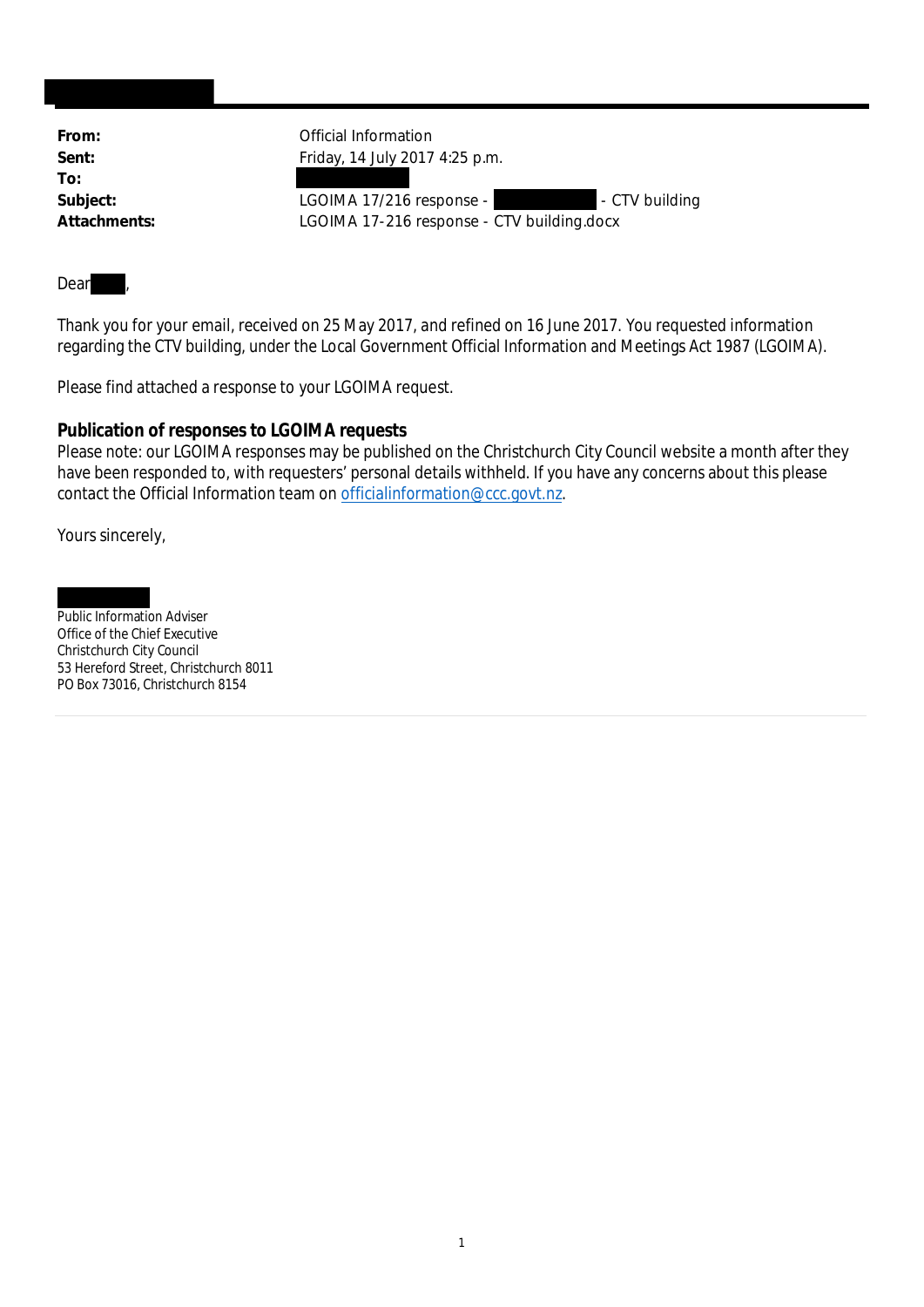LGOIMA 17/216 response  $-$  CTV building questions

*Which government agency is responsible for taking action over the fact this building did not comply with the building code of the day?*

## Clarified: *Which government agency is responsible for taking action at the present time? And which agency was responsible for taking action in the past?*

**Response:** The CTV building was constructed in 1986/7. At the time of construction the building was believed to be compliant with the current standards. This was partly in reliance on various certifications from the professional engineers employed by the building owner. This practice was typical at the time. The building was constructed under the legislation of the day (Building Bylaws under the Local Government Act 1974) which was prior to the Building Act 1991. Before the Building Act 1991 no government agency had an obligation to ensure compliance (unless it was a Crown building) until the Building Act 1991 came into force. After this Act was enacted, the responsibility was with the Building Industry Authority, that transitioned into the Department of Building and Housing, and then into part of the Ministry of Business, Innovation and Employment (MBIE), as the government agency responsible for administration of the 1991 and 2004 Building Acts.

The Council's responsibility for the building post construction was only triggered if the building was considered dangerous, earthquake-prone or insanitary and then only if the Council knew about this. There is no positive obligation on the Council to inspect and certify buildings unless there is a complaint or the Council learns of an issue with the building. The Council had no knowledge of any issues relating to the CTV building. The evidence of the Royal Commission was that the defects in the building were not readily apparent prior to the collapse. The Royal Commission found that the Council had no knowledge that any of these criteria were an issue prior to the collapse of the building. If the Council had known, it could have exercised various powers under the Building Act if the building was dangerous, insanitary or earthquake-prone.

#### *Which agency is responsible if this happens again?*

# Clarified: *Which agency is responsible if a new building now does not comply with the current building code ? Also if that building is found to have not complied with the building code when it was built?*

**Response:** It is the responsibility of the owner to ensure a new building complies with the Building Code. The Council is required to be satisfied on reasonable grounds that a building complies with the Building Code before a building consent is issued, and that the building complies with that consent before a code compliance certificate is issued. After a code compliance certificate has been issued, the Council's ability to address issues is limited to when a building is dangerous, earthquake-prone or insanitary. The Building Act, however, gives overreaching powers and responsibilities to the Chief Executive of MBIE, who can, amongst other things, overturn Council decisions and investigate issues. It is best to request information on these responsibilities directly from MBIE.